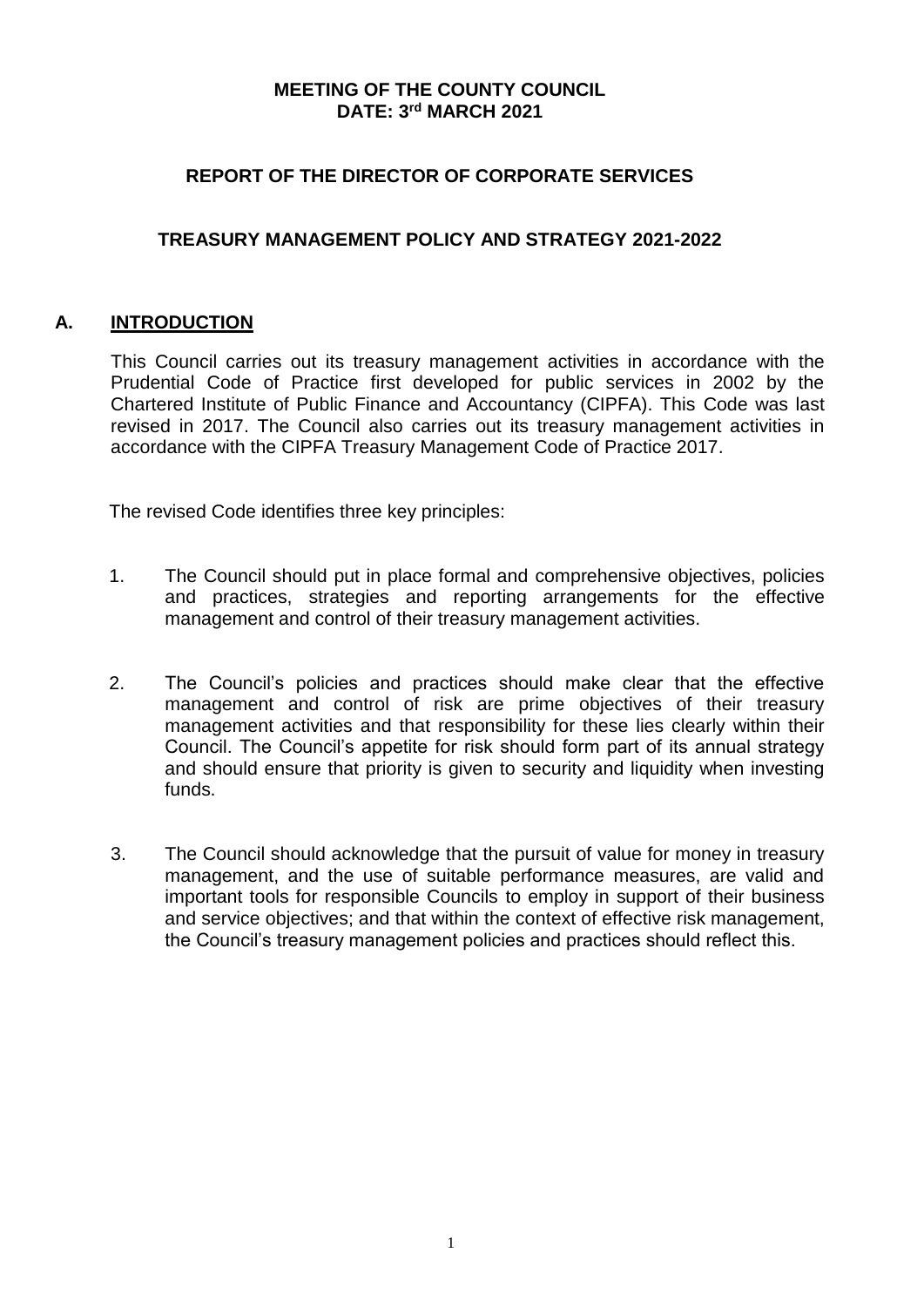## **B. CIPFA PRUDENTIAL CODE AND CIPFA TREASURY MANAGEMENT CODE OF PRACTICE**

1. This Council has adopted the Revised CIPFA Prudential Code 2017 and the Revised CIPFA Treasury Management Code of Practice 2017.

This Revised CIPFA Treasury Management Code of Practice 2017 stipulates that there should be Member scrutiny of the treasury policies, Member training and awareness and regular reporting.

The objectives of the Revised Prudential Code 2017 are to ensure, within a clear framework, that the capital expenditure plans of local authorities are affordable, prudent and sustainable, and that treasury management decisions are taken in accordance with good professional practice and in full understanding of the risks involved and how these risks will be managed to levels that are acceptable to the organisation.

The Council has adopted the four clauses shown in 1.1 as part of its financial procedure rules and the Policy and Resources Scrutiny Committee is responsible for ensuring effective scrutiny of the treasury management strategy and policies, before making recommendations to Council.

The policies and parameters within this report provide an approved framework within which the officers undertake the day-to-day treasury activities.

- 1.1 The four clauses adopted are:
	- (1) This Council will create and maintain, as the cornerstones for effective treasury management:
		- A treasury management policy statement, stating the policies, objectives and approach to risk management of its treasury management activities
		- Suitable Treasury Management Practices (TMPs), setting out the manner in which the Council will seek to achieve those policies and objectives, and prescribing how it will manage and control those activities
	- (2) The Council is required to receive and approve, as a minimum, three main reports each year, which incorporate a variety of policies, estimates and actuals.

This Council will therefore receive reports on its treasury management policies, practices and activities, including an annual strategy in advance of the year, a mid year review report and a year end annual report, in the form prescribed in its TMPs. This treasury management policy and strategy report includes the prudential indicators (Appendix D) and the minimum revenue provision (MRP) policy (Appendix E).

(3) This Council delegates responsibility for the implementation and monitoring of its treasury management policies and practices, and the quarter 1 and quarter 3 monitoring reports to the Executive Board, and for the execution and administration of treasury management decisions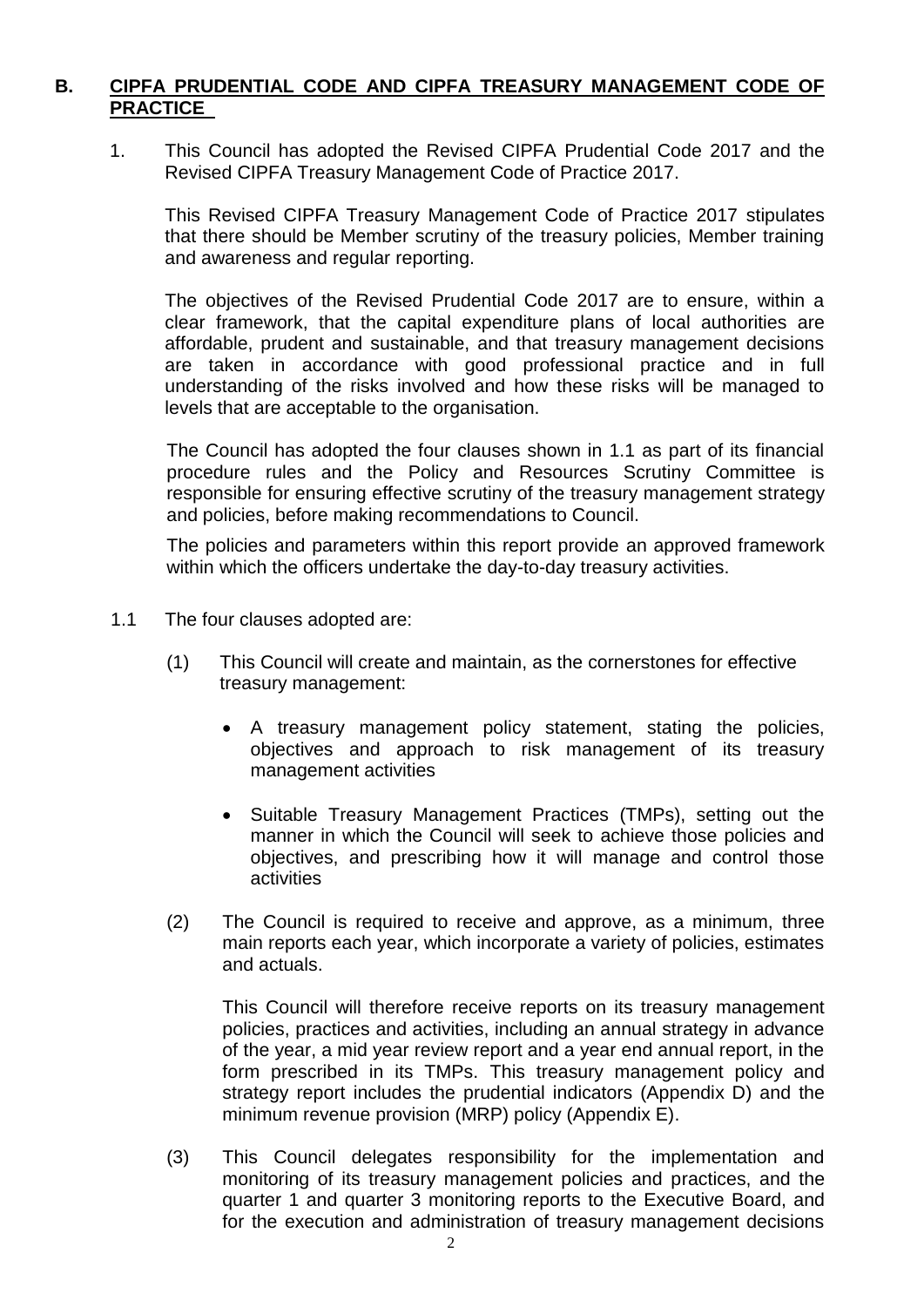to the Director of Corporate Services, who will act in accordance with the Council's policy statement and TMPs and CIPFA's Standard of Professional Practice on Treasury Management.

(4) The Council nominates the Policy and Resources Scrutiny Committee to be responsible for ensuring effective scrutiny of the treasury management strategy and policies.

## 1.2 **Treasury Management Practices (TMPs)**

The Schedule of TMPs is shown in Appendix A.

# **C. TREASURY MANAGEMENT POLICY**

1. This Council defines its Treasury Management activities as:

The management of the Council's borrowing, investments and cash flows, its banking, money market and capital market transactions and the effective control of the risks associated with those activities, and the pursuit of optimum performance consistent with those risks.

'Investments' in the definition above covers all the financial assets of the organisation, as well as other non-financial assets (including loans and other non-specified investments) which the organisation holds primarily for financial returns, such as investment property portfolios. This may therefore include investments which are not managed as part of normal treasury management or under treasury management delegations. All investments require consideration of appropriate investment management and the risk management framework under this Revised CIPFA Treasury Management Code of Practice 2017.

2. This Council regards the successful identification, monitoring and control of risk to be the prime criteria by which the effectiveness of its treasury management activities will be measured. Accordingly, the analysis and reporting of treasury management activities will focus on their risk implications for the Council.

The key principle of control of risk and optimising returns consistent with the organisation's risk appetite should be applied across all investment activities, including more commercially based investments.

3. This Council acknowledges that effective treasury management will provide support towards the achievement of its business and service objectives. It is therefore committed to the principles of achieving value for money in treasury management and to employing suitable comprehensive performance measurement techniques, within the context of effective risk management.

This policy holds indefinitely until circumstances dictate that a change is necessary. Any changes must be done before the beginning of the financial year to which it relates, or in exceptional circumstances within the year if approved by Council.

It is the Director of Corporate Services responsibility to implement and monitor the Treasury Management Policy, revising and re-submitting the Policy for consideration to the Executive Board and the Council if changes are required.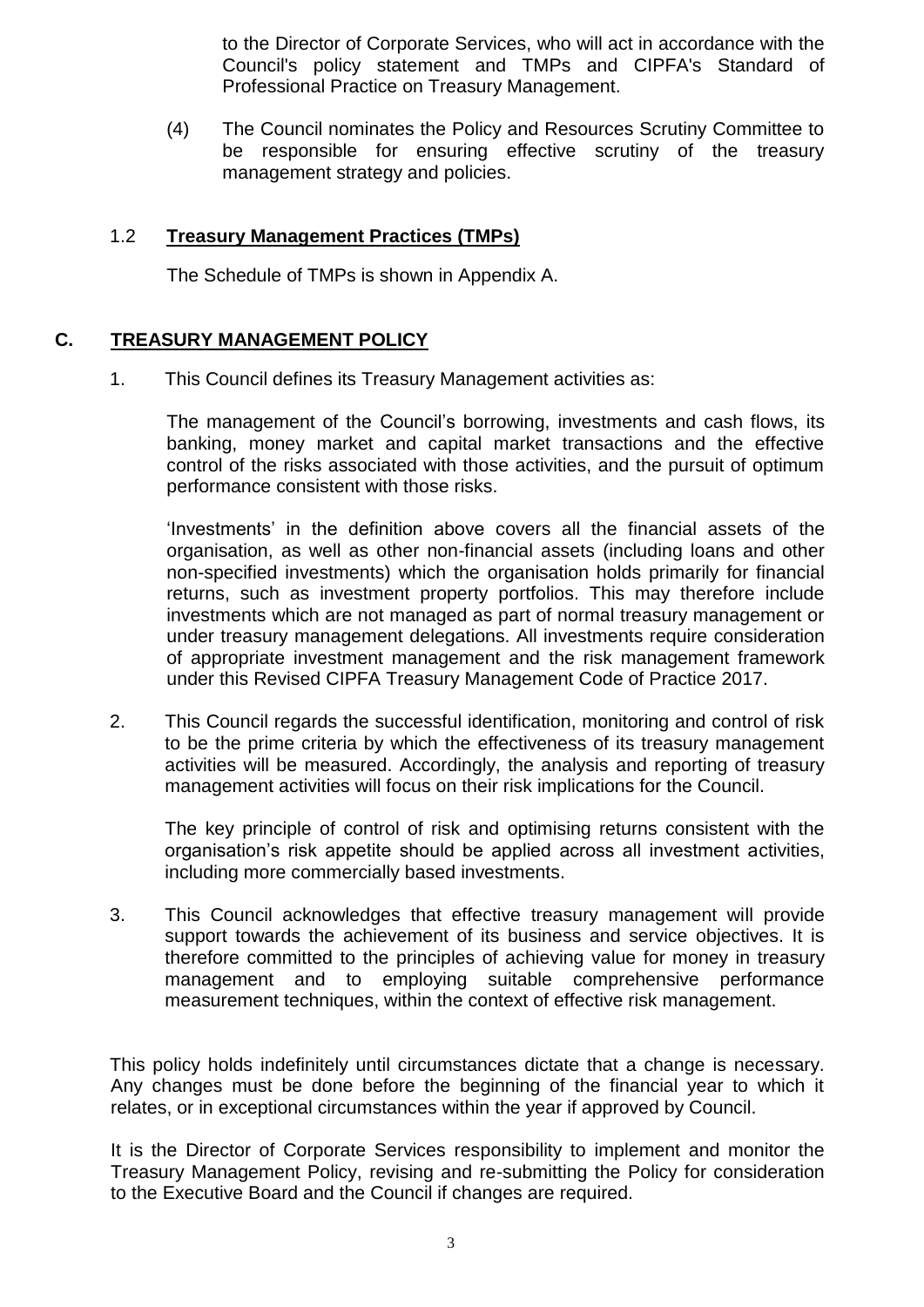# **D. TREASURY MANAGEMENT STRATEGY 2021-2022**

## 1. **INTRODUCTION**

- 1.1 The Treasury Management Strategy provides details of the expected activities of the Treasury Management function in the financial year 2021-22.
- 1.2 The Council's financial procedure rules require an annual strategy to be reported to Council outlining the expected treasury activity for the forthcoming year. A key requirement of this report is to explain both the risks, and the management of the risks, associated with the treasury service. Further treasury reports will be produced during the year if the strategy needs updating and a year-end annual report on actual activity for the year.
- 1.3 The strategy covers:
	- Treasury Indicators and Limits on Activity
	- Prospects for interest rates
	- Borrowing Strategy
	- Investment Strategy
	- Debt Rescheduling and Premature Repayment of Debt
	- Performance Indicators
	- Treasury Management Advisers
	- Member and Officer Training

### 2. **TREASURY INDICATORS AND LIMITS ON ACTIVITY**

- 2.1 Under the Local Government Act 2003 and the Prudential Code for Capital Finance in Local Authorities (revised in 2017), local authority capital spending and its borrowing to fund that spending is limited by what is affordable, prudent and sustainable. The Prudential Code sets out a number of indicators that enables the authority to assess affordability and prudence. The Prudential Indicators that related to Treasury Management were reclassified as Treasury Indicators in recent revisions of the Codes and are:
	- Upper Limit for Fixed Rate Exposure
	- Upper Limit for Variable Rate Exposure
	- Limits on the Maturity Structure of Borrowing
	- Limits on Total Principal Sums Invested Long Term

The Prudential Code also requires that the total external debt does not exceed the Authorised Limit for external debt and only exceeds the Operational Boundary for external debt temporarily on occasions due to variation in cash flow. Full Council when approving the Budget sets the Authorised Limit and the Operational Boundary.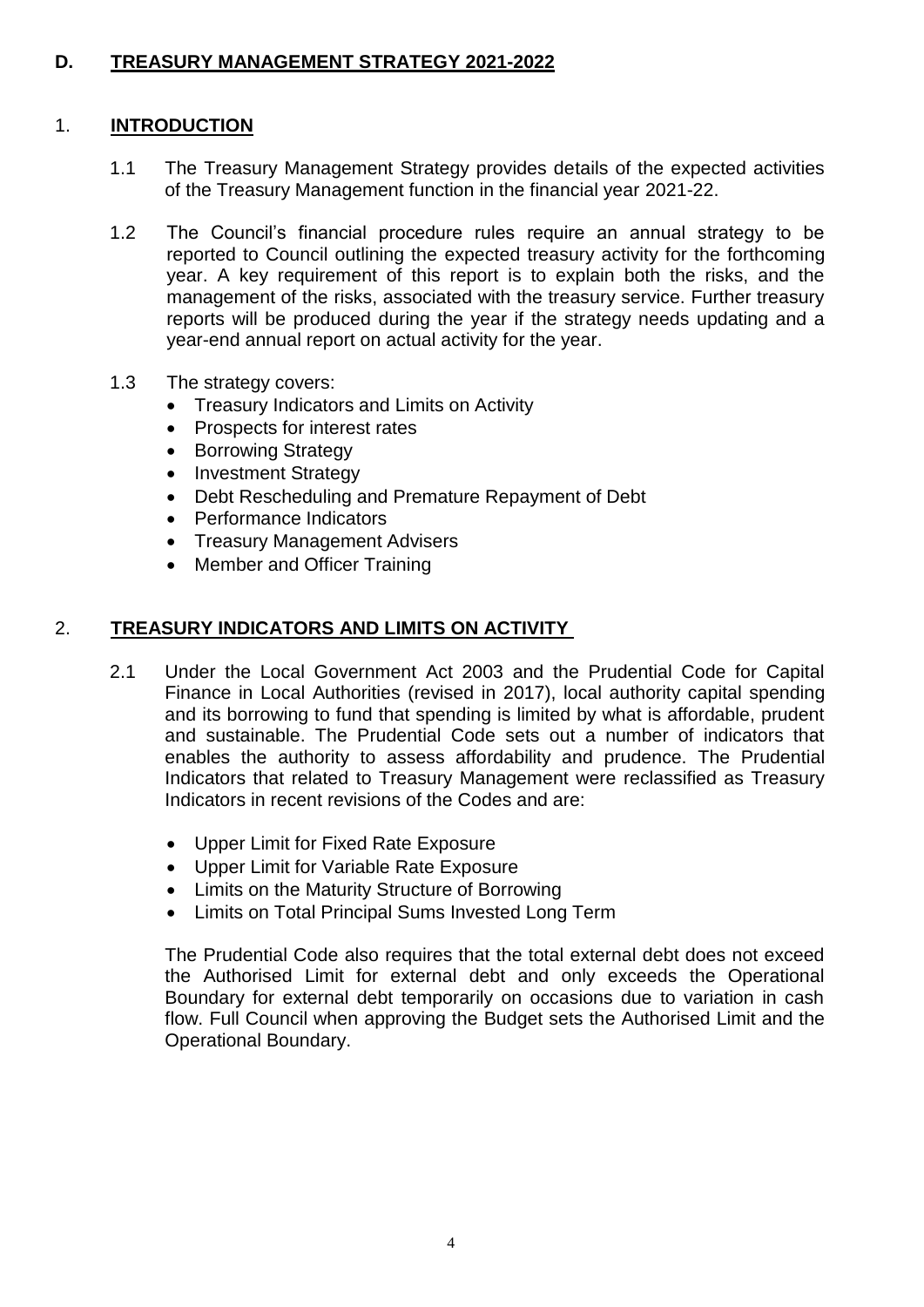- 2.2 The Treasury Management Indicators for 2021-22 are:
- 2.2.1 Interest rate exposure limits for 2021-22 are estimated as follows:

| Estimated Average Position for 2021-22 |                            |                        |         |  |
|----------------------------------------|----------------------------|------------------------|---------|--|
|                                        | <b>Fixed Interest Rate</b> | Variable Interest Rate |         |  |
|                                        | £m                         | £m                     | £m      |  |
| <b>Borrowed</b>                        | $+460$                     | +3                     | $+463$  |  |
| Invested                               | (20)                       | (30)                   | (50)    |  |
| <b>Net Debt</b>                        | $+440$                     | (27)                   | $+413$  |  |
| <b>Proportion of</b>                   |                            |                        |         |  |
| <b>Total Net Debt</b>                  | +107%                      | (7%)                   | $+100%$ |  |

**It is recommended that the following maximum exposure limits are adopted:** 

|                                        | <b>Fixed Interest Rate</b> | <b>Variable Interest Rate</b> |
|----------------------------------------|----------------------------|-------------------------------|
| Proportion of<br><b>Total Net Debt</b> | $+125%$                    | $+5%$                         |

2.2.2 **It is recommended that the following exposure limits for 2021-22, 2022-23 and 2023-24 are adopted:**

| <b>Interest Rate Exposures</b>                                         | 2021-22      | 2022-23      | 2023-24 |
|------------------------------------------------------------------------|--------------|--------------|---------|
|                                                                        | <b>Upper</b> | <b>Upper</b> | Upper   |
|                                                                        | £m           | £m           | £m      |
| <b>Limits on fixed interest</b><br>rates based on net debt             | 516          | 543          | 544     |
| Limits<br>variable<br><b>on</b><br>interest rates based on<br>net debt | 52           | 54           | 54      |

2.2.3 **It is recommended that the Council sets upper and lower limits for the maturity structure of its borrowing as follows:**

|                      | <b>Upper</b> | Lower |
|----------------------|--------------|-------|
|                      | Limit        | Limit |
| Under 12 months      | 15%          | 0%    |
| 12 months to 2 years | 15%          | 0%    |
| 2 years to 5 years   | 50%          | 0%    |
| 5 years to 10 years  | 50%          | 0%    |
| 10 years to 20 years | 50%          | 0%    |
| 20 years to 30 years | 50%          | 0%    |
| 30 years to 40 years | 50%          | 0%    |
| 40 years and above   | 50%          | 0%    |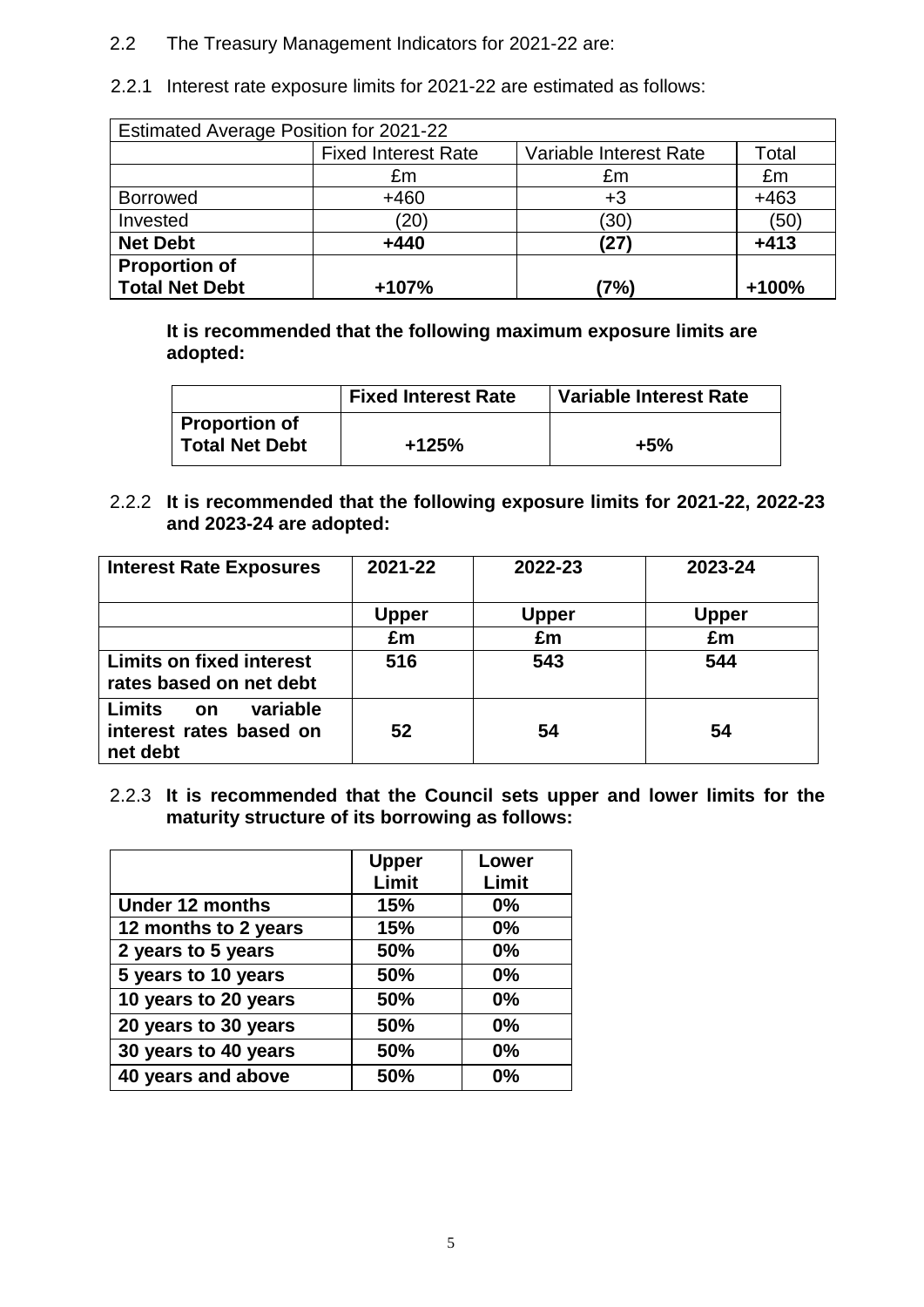## 2.2.4 **Maximum principal sums invested longer than 365 days:**

|                                                                | 2021-22 | 2022-23 | 2023-24 |
|----------------------------------------------------------------|---------|---------|---------|
|                                                                | £m      | £m      | £m      |
| <b>Maximum principal sums</b><br>invested longer than 365 days | 10      | 10      | 10      |

## 3. **PROSPECTS FOR INTEREST RATES**

Based on the average projection from a number of sources we can expect the trend in the Bank Rate, set by the Monetary Policy Committee, over the next three years to be as follows:

|                   | <b>Current</b> | 2021-22 | 2022-23 | 2023-24 |
|-------------------|----------------|---------|---------|---------|
|                   |                | $\%$    | %       |         |
| Average Bank Rate | 0.10           | 0.10    | 0.10    | 0.10    |

## 4. **BORROWING STRATEGY 2021-22 – 2023-24**

4.1 There is expected to be little upward movement in PWLB rates over the next few years as it will take economies, including the UK, a prolonged period to recover all the momentum they have lost in the sharp recession caused during the coronavirus shut down periods. From time to time, gilt yields, and therefore PWLB rates, can be subject to exceptional levels of volatility due to geopolitical, sovereign debt crisis, emerging market developments and sharp changes in investor sentiment. Such volatility could occur at any time during the forecast period.

The uncertainty over future interest rates increases the risks associated with treasury activity. As a result the Council will continue to take a cautious approach to its treasury management strategy.

Against this background and the risks within the economic forecast, caution will be adopted with the 2021-22 treasury operations. The Director of Corporate Services will monitor interest rates in financial markets and adopt a pragmatic approach to changing circumstances.

The Director of Corporate Services, under delegated powers, will take the most appropriate form of borrowing depending on the prevailing interest rates at the time, taking into account the risks shown in the forecast above.

The option of delaying borrowing and utilising investment balances is likely to continue for the time being. However, this will be carefully reviewed to avoid incurring higher borrowing costs in later years due to an overall current trend of rising rates. This strategy reduces counterparty risk and hedges against any expected fall in investment returns.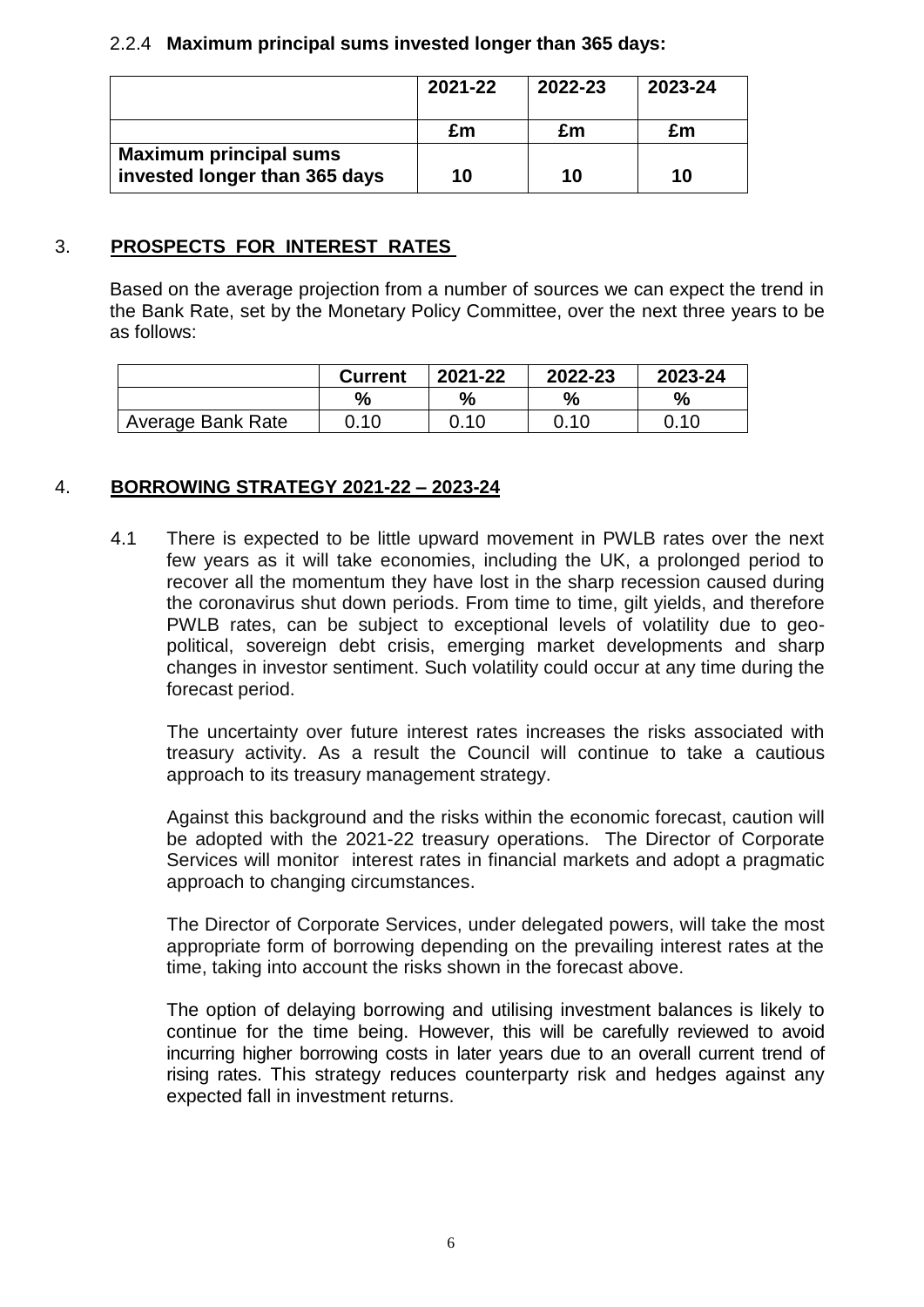The Council continues to maintain an under-borrowed position. This means that the capital borrowing need (the Capital Financing Requirement), has not been fully funded with loan debt as cash supporting the Council's reserves, balances and cash flow has been used as a temporary measure. This strategy is prudent as investment returns are low and counterparty risk should still be considered.

The timing of any action is important, and the Director of Corporate Services and treasury advisers will monitor prevailing rates for any opportunities during the year.

The Council will be expected to borrow £26m for the Carmarthenshire led projects within the Swansea Bay City Deal partnership from 2021-22 to 2023- 24.

## 4.2 **The Council's agreed policy is to raise funding only from the following**:

Public Works Loan Board (PWLB) Market Long-Term Market Temporary Local Authorities **Overdraft** Internal Capital Receipts and Revenue Balances Leasing Welsh Government and Central Government

The recent HM Treasury decision to reduce PWLB interest rates by 1% will likely mean that PWLB will be the preferred borrowing option for council led projects.

### 4.3 **Borrowing in advance of need**

The Council has some flexibility to borrow funds in advance of future years.

The Director of Corporate Services may do this under delegated power where, for instance, a sharp rise in interest rates is expected, and so borrowing early at fixed interest rates will be economically beneficial or meet budgetary constraints. Whilst the Director of Corporate Services will adopt a cautious approach to any such borrowing, where there is a clear business case for doing so borrowing may be undertaken to fund the approved capital programme or to fund future debt maturities.

Borrowing in advance will be made within the constraints that:

- It will be limited to no more than 50% of the expected increase in borrowing needed (CFR) over the three year planning period; and
- Not to borrow more than 12 months in advance of need.

Risks associated with any advance borrowing activity will be appraised in advance and subsequently reported through the quarterly reporting mechanism.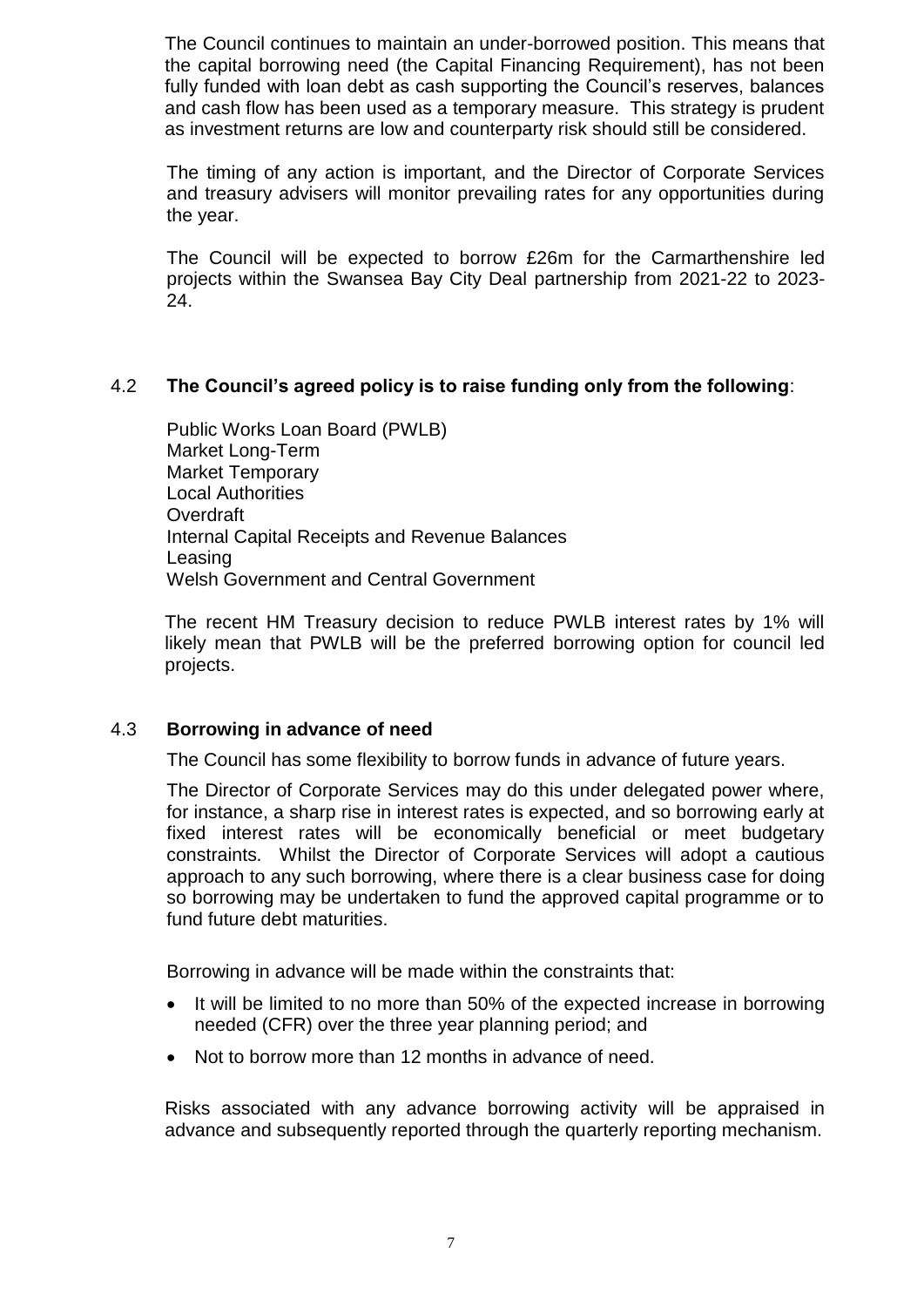## 5. **INVESTMENT STRATEGY 2021-22 – 2023-24**

#### 5.1 **INTRODUCTION**

5.1.1 The Investment Strategy has been prepared with due regard to:

The Local Government Act 2003

Regulations made under the Local Government Act 2003 (as amended)

2017 Revised Prudential Code for Capital Finance in Local Authorities

The Local Authorities (Capital Finance and Accounting) (Wales) (Amendment) Regulations 2008

2017 Revised CIPFA Treasury Management in the Public Services: Code of Practice and Cross-Sectoral Guidance Notes

CIPFA Treasury Management Guidance Notes 2018

Welsh Government's Guidance on Local Government Investments 2019 ("the Guidance")

#### 5.1.2 **Key Objectives**

The Council's investment strategy primary objectives are:

- safeguarding the repayment of the principal and interest of its investments on time
- ensuring adequate liquidity
- the investment return

The coronavirus outbreak has caused significant economic damage to the UK and economies around the world. After the Bank of England took emergency action in March 2020 to cut Bank Rate to first 0.25%, and then to 0.10%, it left Bank Rate unchanged at its subsequent meetings to 16th December 2020. As shown in the forecast table (3) above, no increase or decrease in the Bank Rate is expected in the near-term as economic recovery will be only gradual and therefore prolonged. These forecasts were based on an assumption that a Brexit trade deal would be agreed by 31 December 2020, as this has now occurred, these forecasts do not need to be revised. We continue to have robust procedures and controls in place to manage and monitor our investment strategy.

### 5.1.3 **Risk Benchmarking**

A development in the revised Codes and the WG Investment Guidance is the consideration and approval of security and liquidity benchmarks. Yield benchmarks are currently widely used to assess investment performance. Discrete security and liquidity benchmarks are new requirements to the Member reporting, although the application of these is more subjective in nature. The approach taken is attached at Appendix B.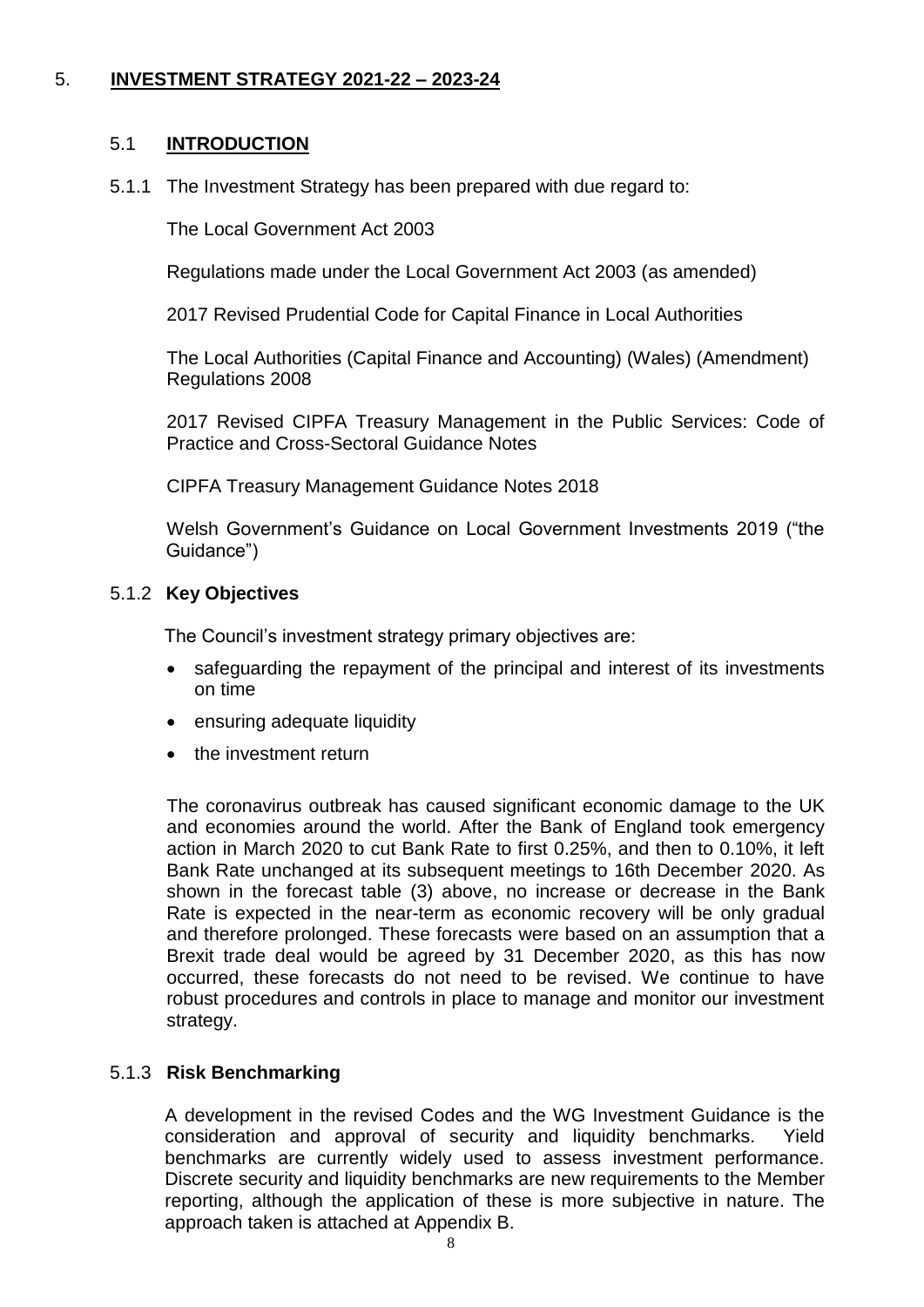## 5.2 **DEFINITIONS**

- 5.2.1 A credit rating agency is one of the following three companies: Fitch Ratings Limited (Fitch), Moody's Investors Service Limited (Moody's) and Standard and Poors (S&P).
- 5.2.2 An investment is something held or a transaction which relies upon the power in section 12 of the 2003 Act. That is for any purpose relevant to its functions under any enactment, or for the purposes of the prudent management of its financial affairs. This covers all of the financial and non-financial assets a local authority has invested money into primarily or partially for the purpose of generating a surplus including investment property. As such this may include investments that are not managed as part of normal treasury management processes or under treasury management delegations (such as loans to third parties or other non specified investments).

## 5.3 **INVESTMENT COUNTERPARTIES**

The Director of Corporate Services maintains a counterparty list in compliance with the following criteria and revises the criteria and submits them to Council for approval as necessary. This criteria is separate to that which approves Specified and Non-Specified investments as it selects which counterparties the Council will approve rather than defining what its investments are. The rating criteria use the lowest common denominator method of selecting counterparties and applying limits. This means that the application of the Council's minimum criteria will apply to the lowest available rating for any institution. For instance if an institution is rated by all three agencies, two meet the Council's criteria, the other does not, the institution will fall outside the lending criteria.

### 5.3.1 **Investment Counterparty Selection Criteria**

The primary principle governing the Council's investment criteria is the security of its investments, although the yield or return on the investment is also a key consideration. To meet this main principle the Council will ensure:

- It maintains a policy covering both the categories of investment types it will invest in, criteria for choosing investment counterparties with adequate security, and monitoring their security. This is set out in the Specified and Non-Specified investment sections.
- It has sufficient liquidity in its investments. For this purpose it will set out procedures for determining the maximum periods for which funds may prudently be committed. These procedures also apply to the Council's prudential indicators covering the maximum principal sums invested.
- 5.3.2 **UK Banks 1 (Upper Limit) –** This Council will use banks which have at least the following Fitch, Moody's and Standard & Poors ratings:

Short Term – F1, P-1, A-1 Long Term – AA-, Aa3, AA-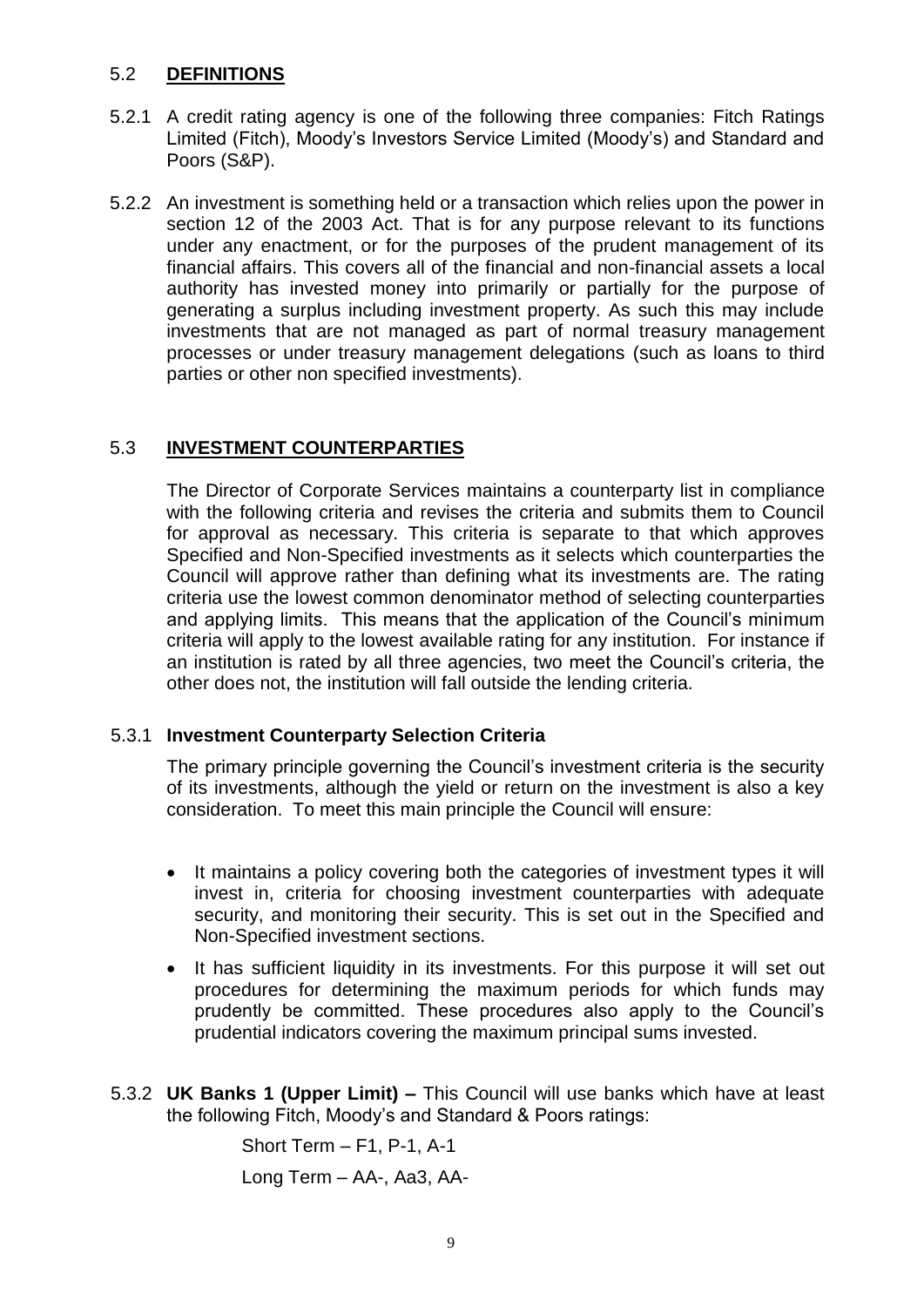**UK Banks 2 & UK Building Societies (Middle Limit) –** This Council will use all UK Banks and Building Societies which have at least the following Fitch, Moody's and Standard & Poors ratings:

> Short Term – F1, P-1, A-1 Long Term – A, A2, A

**UK Banks Part Nationalised –** Royal Bank of Scotland Group plc (Royal Bank of Scotland and National Westminster Bank). These banks will be included if they continue to be part nationalised or they meet the ratings above.

The UK Government (HM Treasury) holds 62.4% stake within Royal Bank of Scotland Group.

UK part nationalised banks which are significantly owned by the UK Government will be included as investment counterparties, as long as they continue to have appropriate UK Government support. UK Government backing provides a credit quality overlay above that provided by the credit rating agencies. The Royal Bank of Scotland Group plc will be monitored for any material reduction in state ownership or deterioration of the credit rating which suggests a reduction of its use or suspension from the counterparty list.

**UK Banks 3 –** The Council's banker for transactional purposes if it falls below the above criteria. Balances will be minimised in both monetary size and time.

**Money Market Funds** – The Council will use AAA rated money market funds (MMFs) that are credit rated by at least two of the three credit rating agencies. These are pooled investment funds whose primary aims are liquidity and security and allow daily access to funds when required. Their operations are strictly regulated by the credit rating agencies and are operated by a financial institution but do not form part of that institution's assets, should the sponsoring institution fail the MMF is entirely separate, effectively owned by the investors. These types of funds invest in a range of instruments and institutions and therefore provide a low risk spread of investments.

The Money Market Fund reforms in Europe came into force during 2018 and provide the Council the opportunity to invest into Public Debt Constant Net Asset Value ("CNAV") MMFs and Low Volatility NAV ("LVNAV") MMFs. This is consistent with our current strategic approach. The exceptional economic environment and low interest rate position has seen some MMFs changing operating procedures whilst keeping very low risk. The Director of Corporate Services will continue to utilise and monitor these instruments.

### **UK Government (including gilts and the DMADF)**

#### **Local Authorities (including Police & Fire Authorities)**

#### 5.3.3 **Use of additional information other than credit ratings**

Under the Revised CIPFA Treasury Management Code of Practice 2017 the Council is still required to supplement credit rating information. Whilst the above criteria relies primarily on the application of credit ratings to provide a pool of appropriate counterparties for officers to use, additional operational market information will be applied before making any specific investment decision from the agreed pool of counterparties. The market information (for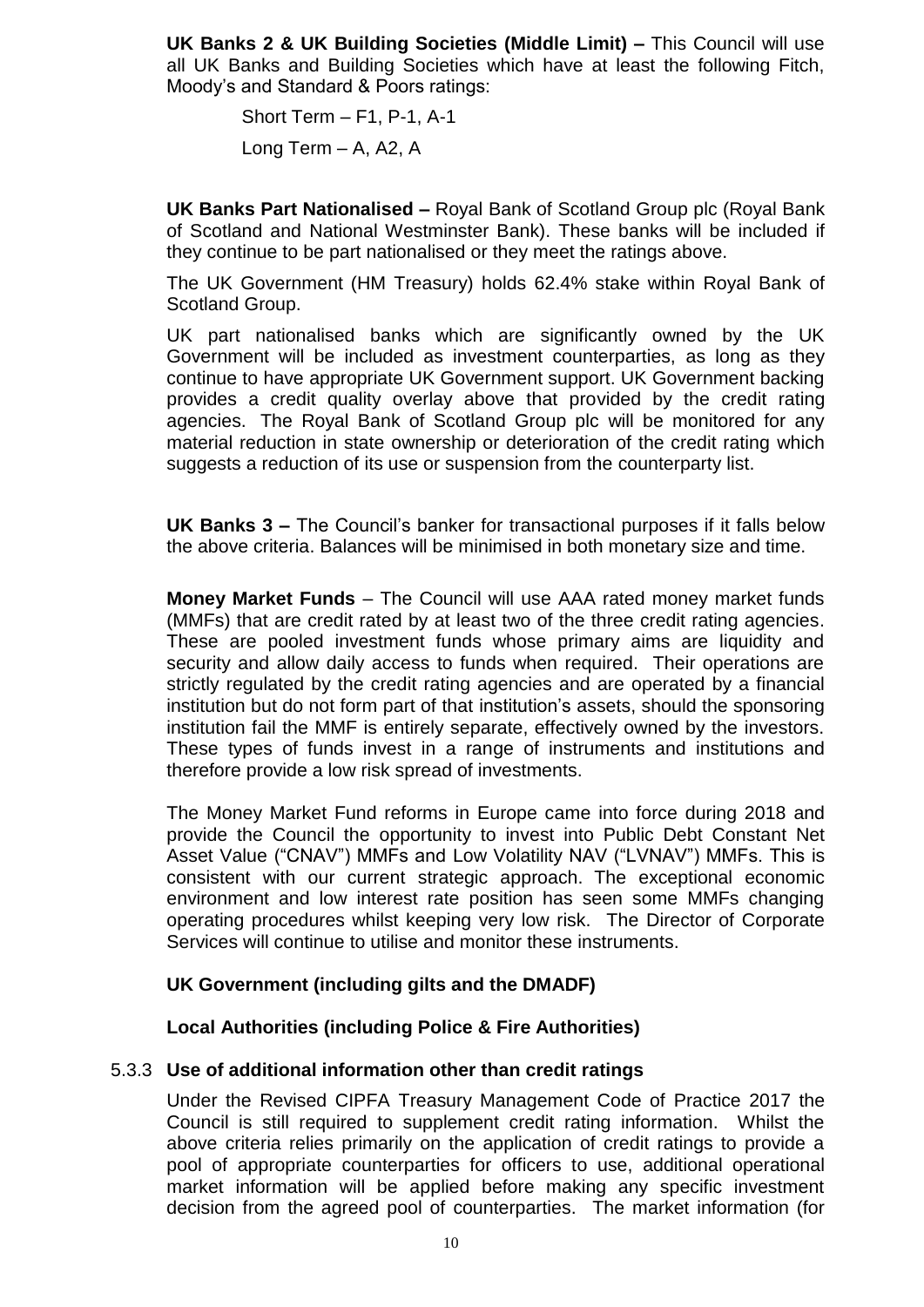example, negative rating watches/outlooks, individual/viability and support ratings) will be applied to compare the relative security of differing investment counterparties.

The UK Government, like other Western governments, have initiated market regulations which mean they may not bail out financial institutions in the future. This process included ring-fencing part of each bank and requiring greater capital buffers are held on the balance sheets. The current Covid issues have demonstrated that these procedures have helped reduce risk. Whilst this is not a cause for concern, officers will continue to monitor the situation and changes to future investment strategies are likely.

5.3.4 The time and monetary limits for institutions on the Council's Counterparty List are shown below: (Specified and Non-Specified Investments)

|                                                                          | <b>Fitch</b>   | Moody's | <b>Standard</b><br>$\mathbf{a}$<br><b>Poors</b> | <b>Money</b><br>Limit | <b>Time Limit</b>                             |
|--------------------------------------------------------------------------|----------------|---------|-------------------------------------------------|-----------------------|-----------------------------------------------|
| Upper Limit Category -                                                   |                |         |                                                 |                       |                                               |
| <b>Short Term</b>                                                        | F <sub>1</sub> | $P-1$   | $A-1$                                           |                       |                                               |
| and                                                                      |                |         |                                                 | £10m                  | 3 years                                       |
| Long Term                                                                | AA-            | Aa3     | AA-                                             |                       |                                               |
| Middle Limit Category -                                                  |                |         |                                                 |                       |                                               |
| <b>Short Term</b>                                                        | F1             | $P-1$   | $A-1$                                           |                       |                                               |
| and                                                                      |                |         |                                                 | £7m                   | 1 year                                        |
| Long Term                                                                | A              | A2      | A                                               |                       |                                               |
| <b>Part Nationalised</b>                                                 |                |         |                                                 | £7m                   | 1 year                                        |
| Council's Banker<br>(not meeting criteria above)                         |                |         |                                                 | £3m                   | 1 day                                         |
| Other Institution Limits (per institution):<br>- Any One Local Authority |                |         |                                                 |                       |                                               |
| (including Police & Fire authorities)                                    |                |         |                                                 | £5m                   | 1 year                                        |
| - Any AAA Rated Money Market Fund<br><b>CNAV</b>                         |                |         |                                                 | £5m                   | Daily<br>Liquidity                            |
| - Any AAA Rated Money Market Fund<br><b>LVNAV</b>                        |                |         |                                                 | £5m                   | Daily<br>Liquidity                            |
| - Debt Management Account Deposit<br>Facility (DMO)                      |                |         |                                                 | £70m*                 | 6 months<br>(max term<br>specified<br>by DMO) |

\*Note: the increase in the DMO money limit from £40m to £70m was approved in April 2020 and reported in the 1<sup>st</sup> April 2020 –  $30<sup>th</sup>$  June 2020 treasury management report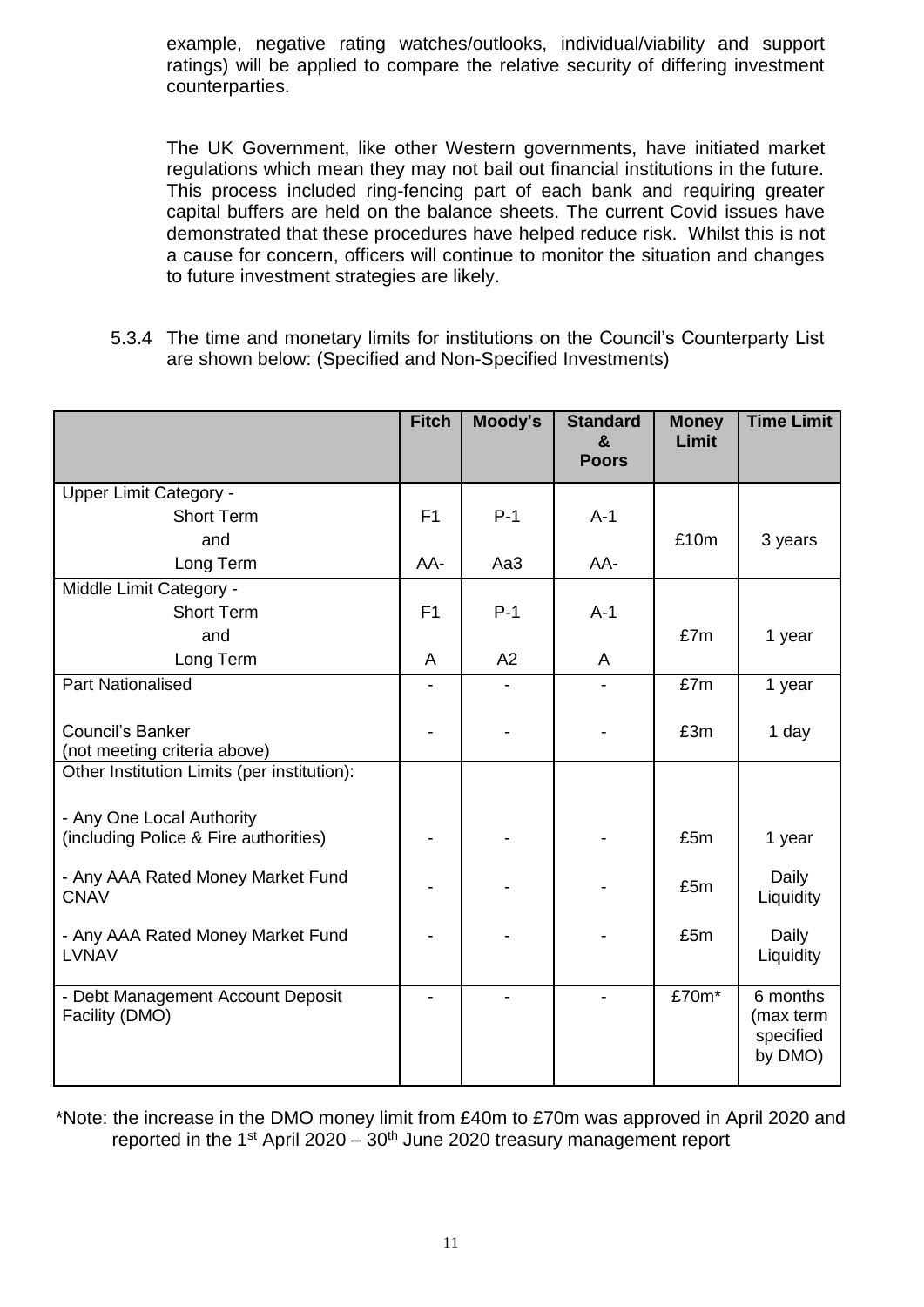## 5.3.5 There are two types of investments – Specified and Non Specified

### 5.3.5.1 Specified Investments

These investments are sterling investments of not more than one-year maturity. These are low risk assets where the possibility of loss of principal or investment income is small. These would include investments with:

- (1) The UK Government (such as the Debt Management Office, UK Treasury Bills or a Gilt with less than one year to maturity).
- (2) A local authority, police authority and fire authority.
- (3) Pooled investment vehicles (such as money market funds) that have been awarded a high credit rating by a credit rating agency.
- (4) A body that has high credit quality (which may include a high credit rating by a credit rating agency) such as a bank or building society. For this purpose a body with a short term rating of F1, P-1 or A-1 will be considered high quality.

#### 5.3.5.2 Non Specified Investments

These investments are any other type of investment (i.e. not defined as Specified in 5.3.5.1 above).

The maximum sum and time limit for non specified investments is £5m per counterparty with a limit of 3 years.

Non specified investments will only be made in local authorities, bodies with a minimum long-term credit rating of AA– and in AAA rated money market funds.

**Note:** Barclays Bank plc are the Council's current bankers. If the bank's credit rating falls and it no longer meets the criteria for a specified investment no deposits will be made with the exception of the bank's overnight (Moneymaster) account. The average day to day operational balance on the account will not exceed £3m in these circumstances. See 5.3.4 above.

In the normal course of the council's cash flow operations it is expected that both Specified and Non-specified investments will be utilised for the control of liquidity as both categories allow for short term investments.

The use of longer term instruments (greater than one year from inception to repayment) will fall in the non-specified investment category. These instruments will only be used where the Council's liquidity requirements are safeguarded.

### 5.3.6 The Monitoring of Investment Counterparties

The credit ratings of counterparties are monitored regularly. The officers receive credit rating information (changes, rating watches and rating outlooks) from the treasury management advisers as and when ratings change, and counterparties are checked promptly. Occasionally ratings may be downgraded when an investment has already been made. The criteria used are such that a minor downgrading should not affect the full receipt of the principal and interest.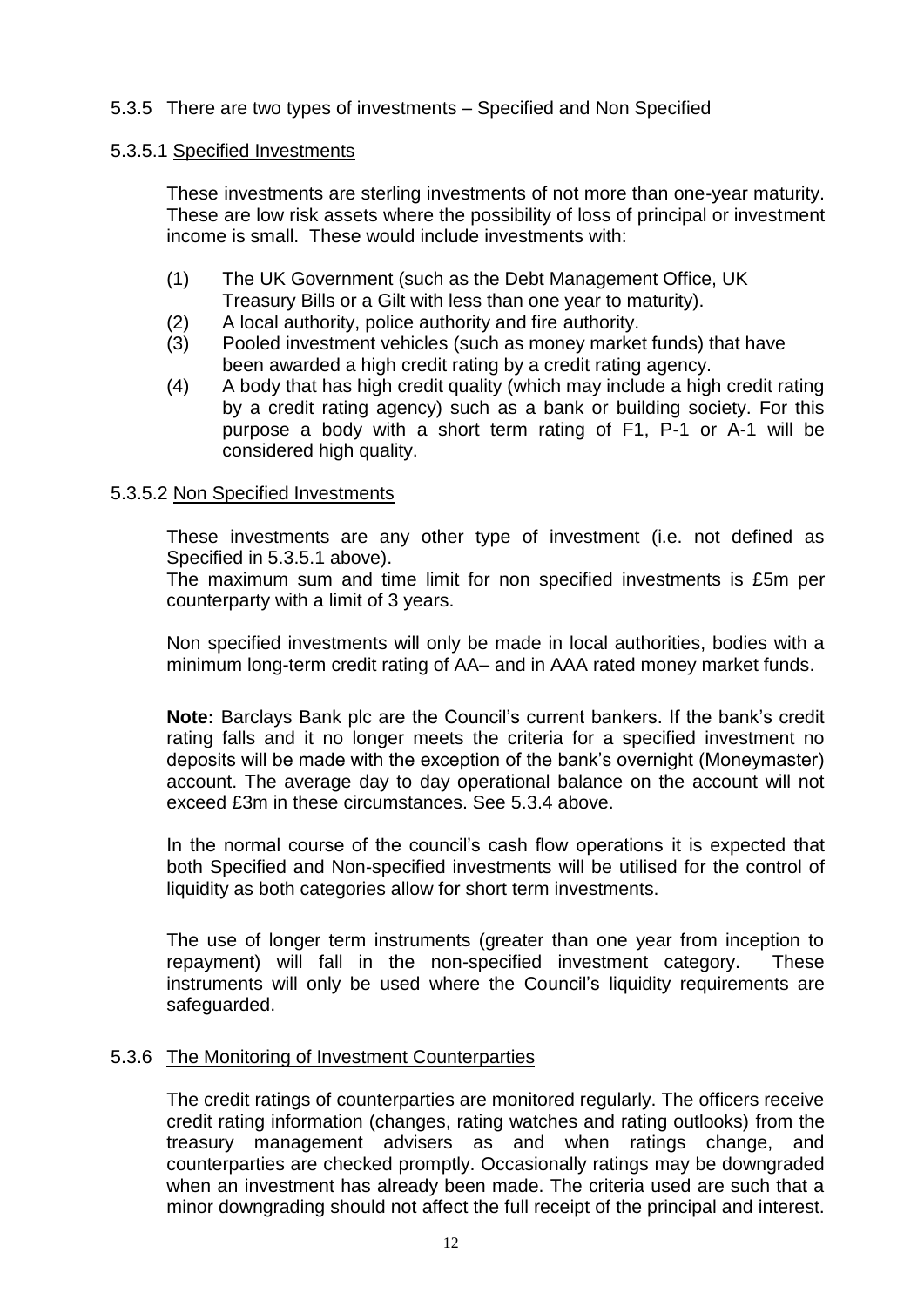Any counterparty failing to meet the criteria will be removed from the list immediately by the Director of Corporate Services, and if required new counterparties which meet the criteria will be added to the list.

The criteria for choosing counterparties set out above provide a sound approach to investment in "normal" market circumstances. Whilst Members are asked to approve this base criteria above, under exceptional current market conditions the Director of Corporate Services will temporarily restrict further investment activity to those counterparties considered of higher credit quality than the minimum criteria set out for approval. These restrictions will remain in place until the banking system returns to "normal" conditions. Similarly the time periods for investments will be restricted.

This would potentially necessitate greater use of the Debt Management Account Deposit Facility (DMADF – an account within the Government Debt Management Office (DMO) which accepts local authority deposits), Money Market Funds, guaranteed deposit facilities and strongly rated institutions offered support by the UK Government. The credit criteria have been amended to reflect these facilities.

The present Schedule of Approved Counterparties for Lending 2021-22 is shown in Appendix C.

## 5.4 **LIQUIDITY OF INVESTMENTS**

Investments are made for periods which coincide with the Council's cash flow requirements.

When investing (within the risk criteria mentioned above), the aim is to achieve a level of return greater than would be secured by internal investments. The "7 day LIBID rate" is the recognised rate which the Council aims to exceed when lending money. The LIBID regime is changing to a new format which is currently being finalised. This new regime will be reported to members once it has been clarified.

### 5.5 **INVESTMENTS THAT ARE NOT PART OF TREASURY MANAGEMENT ACTIVITY**

This Council recognises that investment in other financial assets and property primarily for financial return, taken for non-treasury management purposes, requires careful investment management. Such activity includes loans supporting service outcomes, investments in subsidiaries, and investment property portfolios.

This Council will ensure that all the organisation's investments are covered in the investment strategy or equivalent, and will set out, where relevant, the organisation's risk appetite and specific policies and arrangements for nontreasury investments. It will be recognised that the risk appetite for these activities may differ from that for treasury management.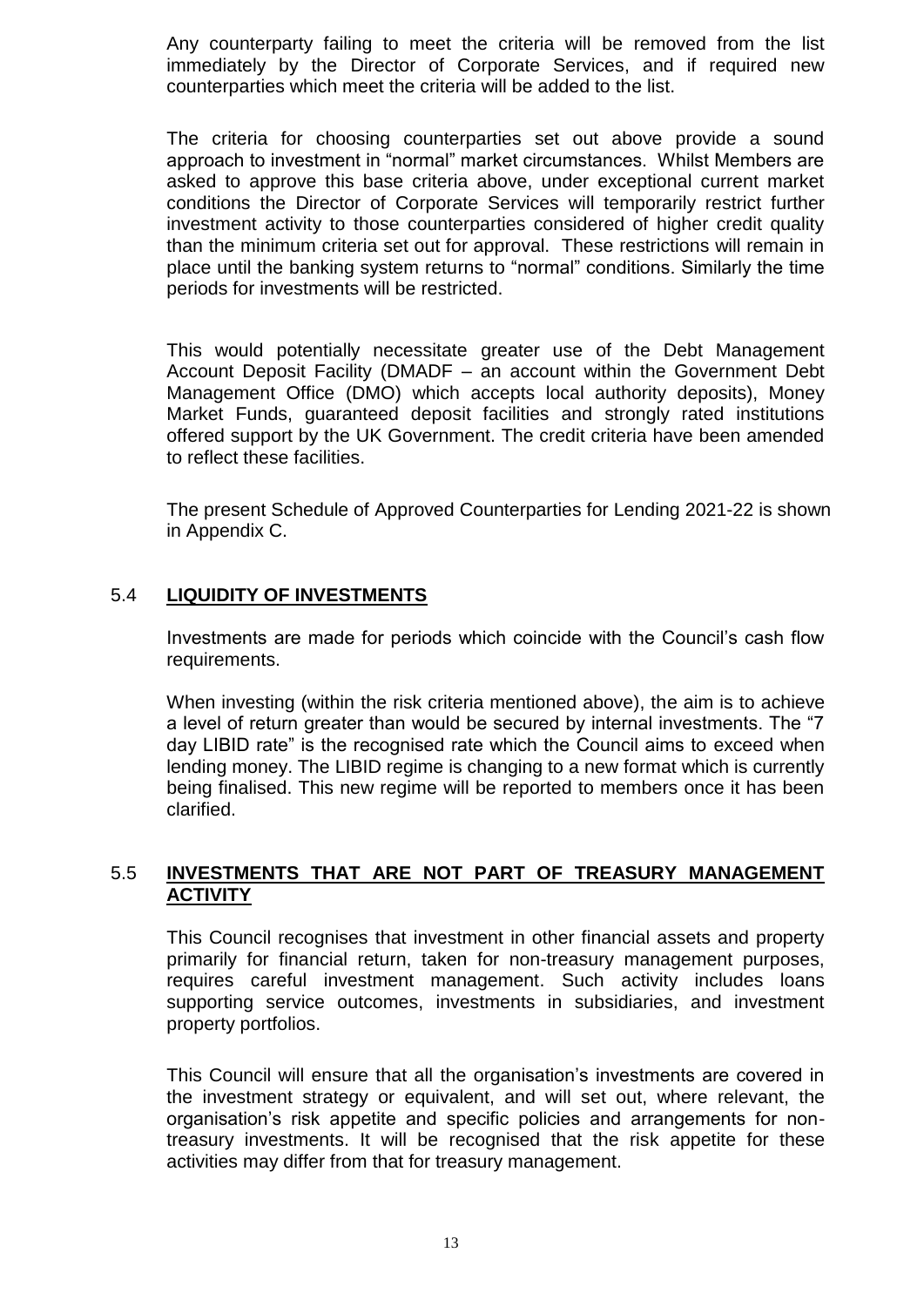The council will maintain a schedule setting out a summary of existing material investments, subsidiaries, joint ventures and liabilities including financial guarantees and the organisation's risk exposure.

Prior to making these investments, appropriate financial review procedures will be undertaken, including due diligence covering Profit and Loss, Balance Sheet, cash flow monitoring, etc, as appropriate.

This Council acknowledges that it is critical that due diligence processes and procedures reflect the additional risk an organisation is taking on. Due diligence procedures should ensure effective scrutiny of proposed investments, identification of risk to both capital and returns, any external underwriting of those risks, and the potential impact on the financial sustainability of the organisation if those risks come to pass. Where necessary independent and expert advice should be sought to ensure due diligence is suitably robust.

## 5.6 **CLIMATE CHANGE**

Where possible, consideration will be given to the disclosure of long term climate risks associated with investments, though in regard to treasury investments, any tangible information will be limited. Greater disclosure for non specified investments and loans to third parties may be appropriate depending on the type of activity.

## 6. **DEBT RESCHEDULING AND PREMATURE REPAYMENT OF DEBT**

As short term borrowing rates are likely to be considerably cheaper than longer term fixed interest rates, there may be potential opportunities to generate savings by switching from long term debt to short term debt. However, these savings will need to be considered in the light of the current treasury position and the size of the cost of debt repayment (premiums incurred).

The reasons for any rescheduling to take place will include:

- the generation of cash savings and / or discounted cash flow savings
- helping to fulfil the treasury strategy
- enhance the balance of the portfolio (amend the maturity profile and/or the balance of volatility).

Consideration will also be given to identify if there is any residual potential for making savings by utilising current investment balances to repay debt prematurely as short term rates on investments are likely to be lower than rates paid on current debt.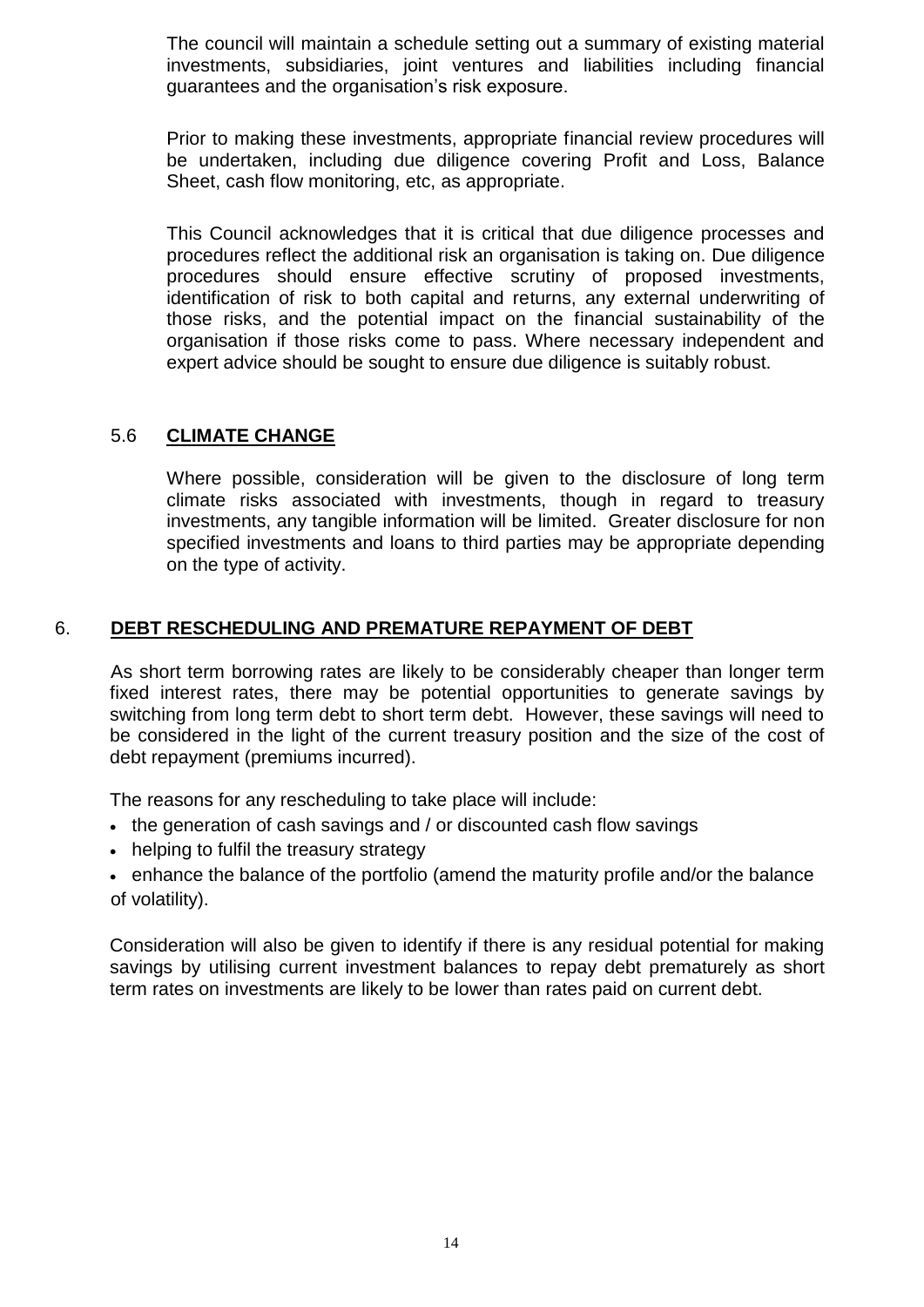# 7. **PERFORMANCE INDICATORS**

The Code of Practice on Treasury Management requires the Council to set performance indicators to assess the adequacy of the treasury function over the year. These are distinct historic indicators, as opposed to the prudential indicators, which are predominantly forward looking. Examples of performance indicators used for the treasury function are:

- Debt (Borrowing) New borrowing rate to outperform the average PWLB rate for the year
- Debt Average weighted debt rate movement year on year
- Investments Return on Investments to outperform the average "7 day LIBID rate"

The results of these indicators will be reported in the Treasury Management Annual Report for 2021-22.

## 8. **TREASURY MANAGEMENT ADVISERS**

The Council has a contract with Link Group as its external treasury management advisor.

Link provides a range of services which include:

- Technical support on treasury matters, capital finance issues including IFRS 16 leases and the drafting of Member reports
- Economic and interest rate analysis
- Debt advisory services which includes advice on the timing of borrowing
- Debt rescheduling advice surrounding the existing portfolio
- Generic investment advice on interest rates, timing and investment **instruments**
- Credit ratings/market information service comprising the three main credit rating agencies

Under current market rules and the Revised CIPFA Treasury Management Code of Practice 2017 the responsibility for treasury management decisions remains with the Council at all times ensuring that undue reliance is not placed upon the external service providers.

The Council also recognises that there is value in employing external providers of treasury management services in order to acquire access to specialist skills and resources. The Council will ensure that the terms of their appointment and the methods by which their value will be assessed are properly agreed and documented, and subjected to regular review.